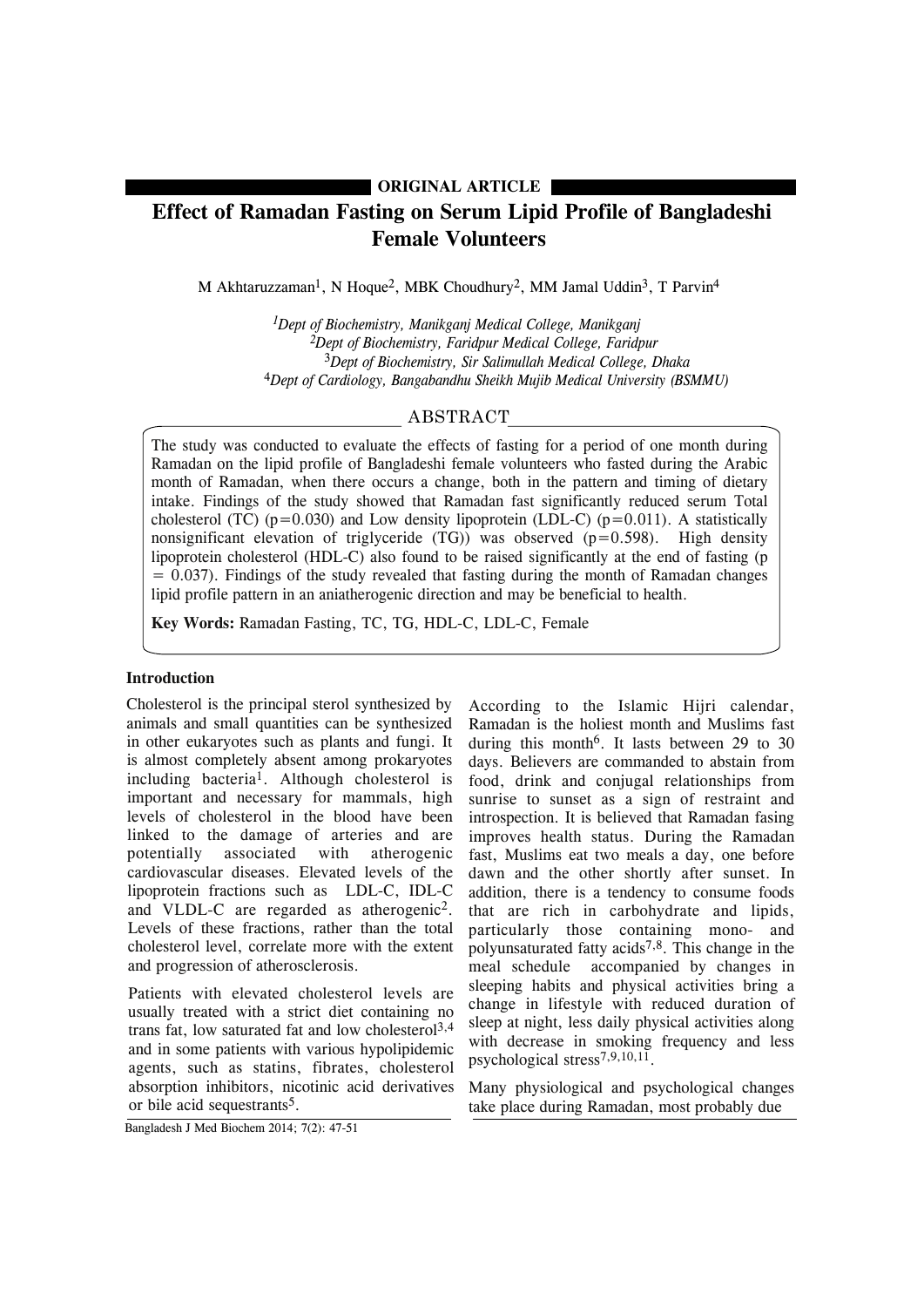to the changes in eating patterns, eating frequency and sleep patterns<sup>12</sup>. Some studies in the eastern Mediterranean area have shown to increase HDL-C concentration during Ramadan fast<sup>13,14</sup>. A balanced diet, even less in quantity than normal, is sufficient to keep a person healthy and active during Ramadan fast. It has been established that a given nutrient ingested at an unusual time can induce different metabolic effects15. Lipid profile is affected by dietary habit, amount and type of fat presen in the daily diet, amount of simple sugar intake and exercise performed16,17. Some studies showed positive effects of fasting on the lipid profile changing them in antiatherogenic direction8,9,18,19,20, while opposite effects were observed in some other studies<sup>21,22</sup>. Effect of Ramadan Fasting on Serum Lipid Profile of Bangladeshi 48

Differing results have been reported on the effect of Ramadan fasting on changes in lipid profile in healthy subjects. So this study was undertaken to see the effect of Ramadan fasting on serum lipid profile in Bangladeshi female volunteers.

### **Materials and Methods**

The study was conducted during the period of Ramadan. A total of 28 healthy female volunteers with age range between 25-80 years who were motivated to fast during Ramadan were included in the study. Informed written consent was taken from the study subjects. The detail history about the age, sex, occupation, educational status, marital status, family history and drug history were taken from the subjects. Subjects having any acute or chronic disease or on any lipid lowering medication were excluded from the study but they were allowed to continue other drug they were already taking.

Subjects were evaluated for health status at the beginning of Ramadan. Fasting blood sample was collected for analysis. Just at the end of Ramadan the subjects were reevaluated and all the investigation procedures were repeated. All biochemical parameters for the measurement of lipid profile were estimated using the available reagent kit by semi-auto biochemistry analyzer.

With all aseptic precautions 10 ml of venous blood were collected from the median cubital vein by a disposable plastic syringe. The needle was detached from the nozzle and blood was transferred immediately into a dry, clean, screwcapped plastic test tube with a gentle push to avoid hemolysis. The test tubes were kept in slanting position till formation of clot. Centrifuging the blood at 3000 rpm for 5 minutes, serum was separated and supernatant was taken into two small plastic test tubes (eppendorf) containing 1 ml each. All the tests were carried out as early as possible.

Anthropometric measurements were taken as height in cm and weight in kg with the use of a manual machine. Participants were shoeless and wore light clothing. Body Mass Index (BMI) was calculated from subject's weight and height (BMI = weight in  $kg / height$  in m2). Blood pressure (systolic and diastolic) of the subjects was measured by sphygmomanometer following a standared protocol.

Plasma total cholesterol (TC), triglyceride (TG) and high density lipoprotein cholesterol (HDL-C) were measured by enzymatic colorimetric method. Very low density lipoprotein cholesterol (VLDL) was calculated by dividing total triglycerides by five. Low density lipoprotein cholesterol (LDL-C) was calculated using the Friedewald's equation, LDL-C= [total cholesterol]=[HDL-C]=[estimated VLDL].

The recorded data were analyzed using the Statistical Package for the Social Sciences (SPSS) version 17.0. Results were expressed as mean and standard errors (SE). Student's paired 't' test was used to test the level of significance and a  $p < 0.05$  was considered to be significant.

#### **Results**

The mean  $(+SE)$  serum total cholesterol (mg/dl) before and after Ramadan fast were  $179.07 + 9.67$  and  $164.18 + 6.10$  respectively. A statistically significant reduction of serum total cholesterol  $(p=0.030)$  was observed after Ramadan fast and reduction in total cholesterol was 8.31% (Fig.1).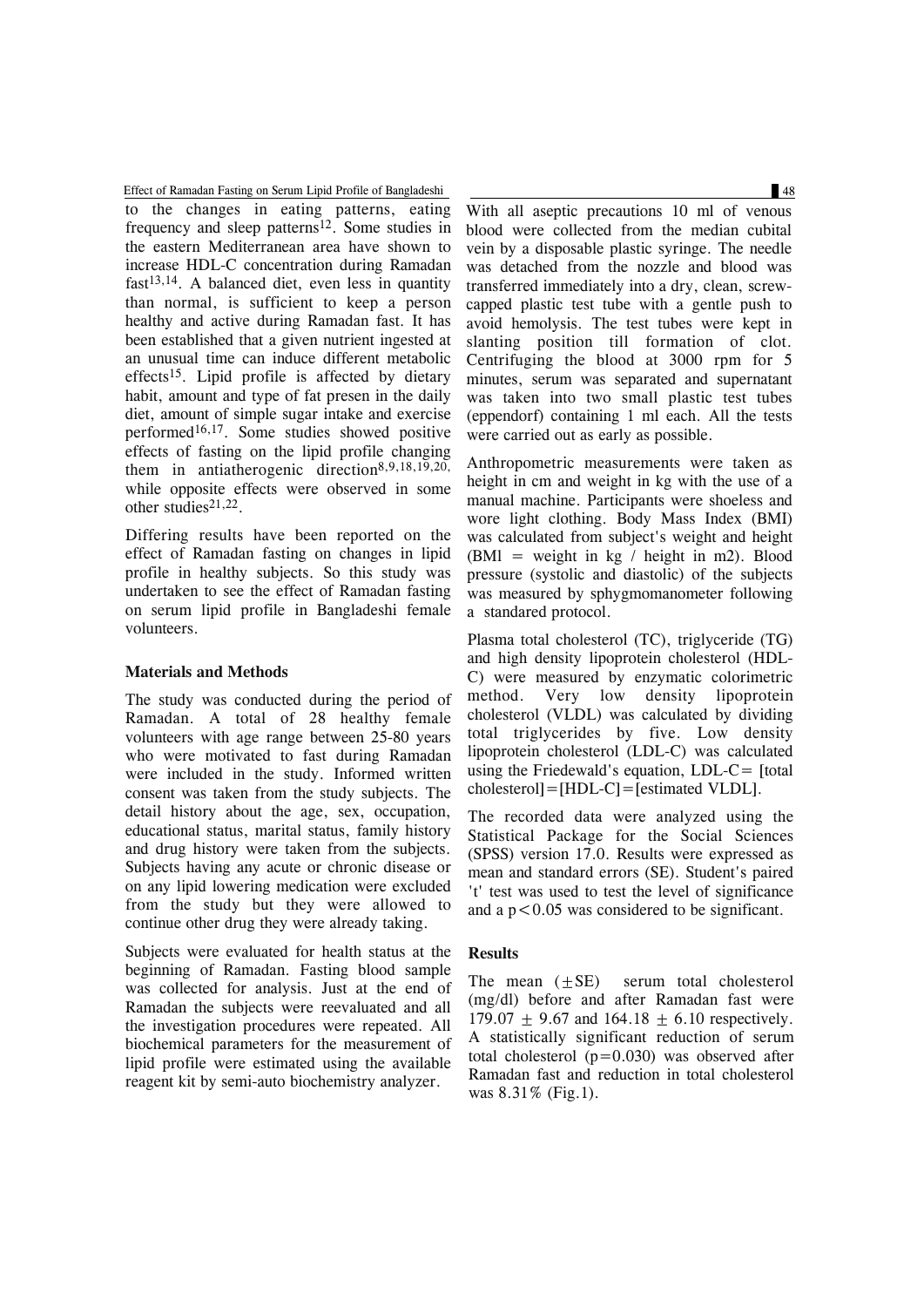

**Fig. 1:** Mean fasting serum cholesterol of the study groups *Results shown as mean ± SE. Data were analyzed by Paired 't' test and a 'p' value <0.05 was considered as significant.*

The mean  $(\pm$  SE) serum TG (mg/dl) before and after Ramadan fast were  $119.61 \pm 3.60$  and  $121.93 \pm 3.93$ respectively. A nonsignificant rise of serum TG ( $p = 0.598$ ) was observed at the end of Ramadan fast. The finding showed that a month long fasting during Ramadan did not reduce serum TG; rather it was increased by 1.93%. (Fig. 2)



**Fig. 2:** Mean fasting serum triglyceride of the study groups

*Results shown as mean ± SE. Data were analyzed by Paired 't' test and a 'p' value <0.05 was considered significant.*

The mean  $(+$  SE) serum HDL-C (mg/dl) before and after Ramadan fast were  $38.75 \pm 1.01$  and  $41.14 \pm 1.20$  respectively and the difference was statistically significant  $(p=0.037)$ . It is observed that HDL-C level was increased by 6.16*% after one month of Ramadan fasting (Fig. 3).*



**Fig. 3:** Mean fasting serum HDL-C of the study groups *Results shown as mean ± SE. Data were analyzed by Paired 't' test and a 'p' value <0.05 was considered significant.*

The mean  $(\pm \text{ SE})$  serum LDL-C (mg/dl) before and after Ramadan fast were  $116.39 + 9.41$  and  $92.78 + 6.80$ respectively. A significant mean difference of LDL-C  $(p=0.003)$  was observed before and after Ramadan (Fig. 4)) and it was found that serum LDL-C was reduced by 20.28% after one month of Ramadan fasting (Fig. 4).



**Fig. 4:** Mean fasting serum LDL-C of the study groups *Results shown as mean±SE. Data were analyzed by Paired 't' test and a 'p' value <0.05 was considered significant.*

#### **Discussion**

A significant reduction of serum total cholesterol, LDL-C and a significant rise in serum HDL-C were observed in the present study during one month of Ramadan fasting but serum TG showed no significant diference. During Ramadan Muslims are obliged to fast during daytime. Long lasting modifications in the eating and sleeping schedule may result in various changes in metabolism.

The findings of this study showed that the reduction of serum total cholesterol at the end of one month Ramadan fast was 8.31%. This is in agreement with the study done by Al Hourani et al. $23$ . Published data also showed inconsistent and even conflicting findings on the effect of Ramadan fasting on blood lipids among healthy individuals. These discripancies might be attributed to the amount and type of food intake, physical activity, ethnic and genetic background of studied populations. It is also debatable whether a diet containing less dietary fat and cholesterol can lower blood cholesterol levels<sup>24</sup>, because any reduction in dietary cholesterol intake is compensated by increased endogenous synthesis of cholesterol to keep the blood cholesterol levels constant 25.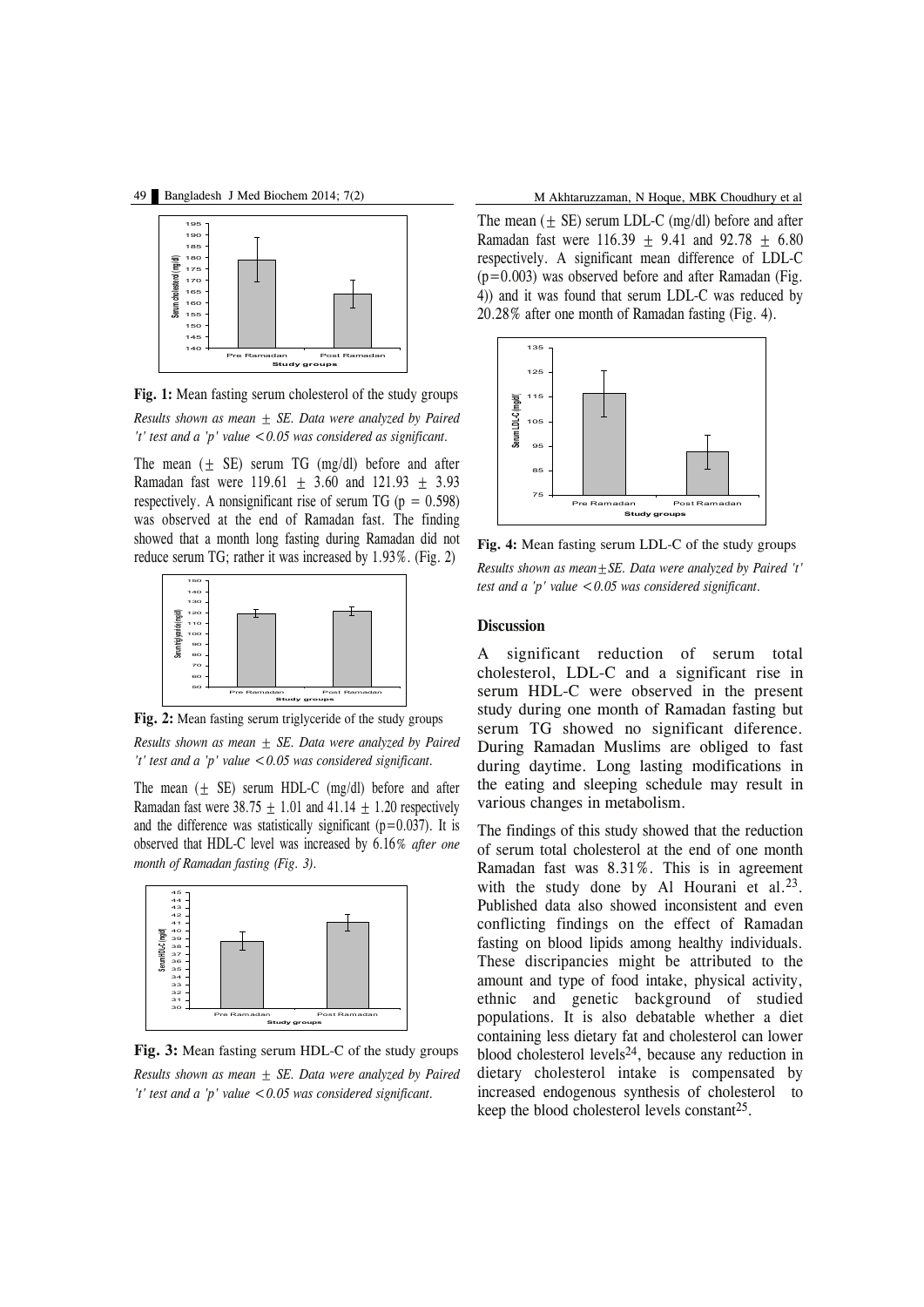Effect of Ramadan Fasting on Serum Lipid Profile of Bangladeshi 50

In this study a nonsignificant small rise of serum TG by 1.93% was observed at the end of Ramadan fast. Our findings are not consistent with the findings of Al Hourani et al.23. They observed a significant decrease in serum triglyceride after mid of Ramadan and suggested that the reduction in serum triglycerides may be due to changes in fat intake or inherent metabolic changes during Ramadan fast. This study showed a non significant rise in the level of serum level of triglycerides. But some study showed a significant rise of serum TG after Ramadan fasting<sup>14</sup>. The rise in serum TG can be due to high intake carbohydrate and fat during Ramadan in Bangladeshi community accompanied by less exercise during this month. Also, there is a tendency for higher sugar consumption during this month.

In this study, a significant mean difference of LDL-C was observed before and after Ramadan fat and it showed that one month fasting during Ramadan reduced serum LDL-C by 20.28%. The significant reduction in LDL-C occurred despite the fact that, tendency to consume fried foods was increased during the month of Ramadan. Consumption of increased fried foods signify a higher intake of fats as compared to non-Ramadan days. It can be assumed that the quality and quantity of fat intake in Ramadan dictate blood cholesterol level. A study reported that, feeding behavior that occurs during Ramadan is beneficial and affects serum apolipoprotein metabolism and may contribute to the prevention of coronary heart disease<sup>26</sup>. Elevated levels of the lipoprotein fractions, LDL-C, IDL-C and VLDL-C are regarded as atherogenic. Levels of these fractions, rather than the total cholesterol level, correlate better with the extent and progression of atherosclerotic vascular diseases<sup>27</sup>.

In this study, HDL-C level showed a statistically significant rise after Ramadan fast and it was increased by 6.16%. Our findings are in agreement with the findings of many other studies18,19,28,29. Plasma concentration of HDL-C is said to have a protective role against the development of atherosclerosis and cardiovascular diseases. The mechanism by which fasting increases the level of HDL-C is

not clear. Although we did not measure the amount and type of fatty acid in the dietary regimen of the study population, the findings we observed may be due to the type of fat consumed. Most of the fats consumed during Ramadan are in the form of oil and they contain unsaturated fatty acids. Our findings did not agree with the findings of Ziaee et al who observed decrease in HDL-C and increase in LDI-C at the end of Ramadan fast $30$ . Our findings also agree with the findings of a similar study done on male volunteers in Bangladeshi population<sup>31</sup>. From this study, it can be said that fasting is beneficial so far lipid profile is concerned and may have some protective role against the development of atherosclerotic cardiovascular disease. However a large scale study may be carried out to establish these findings on a sound footings.

#### **References**

- 1. Pearson A, Budin M, Brocks J. Phylogenetic and biochemical evidence for sterol synthesis in the bacterium Gemmata obscuriglobus. **Proc Natl Acad Sci** 2003; **100:**15352-15357.
- 2. Detection, Evaluation and Treatment of High Blood Cholesterol in Adults (Adult Treatment Panel III). Final Report (PDF). National Institute of Health. National Heart, Lung and Blood Institute. Retrieved 2008-10-27.
- 3. How Can I Lower High Cholesterol. American Heart Association. Retrieved 2011-04-03.
- 4. Good Cholesterol Foods. Retrieved 2011-04-03.
- 5. Lipid modification. National Institute for Health and Clinical Excellence. Clinical guideline, London, **2008:** 67.
- 6. The Holy Quran. Sura 2, Verse 185.
- 7. Iraki L, Bogdan A, Hakkou F, Amrani N, Abkari A, Touitou Y. Ramadan diet restrictions modify the circadian time structure in humans: A study on plasma gastrin, insulin, glucose, calcium and on gastric pH. **J Clin Endocrinol Metab** 1997; **82:** 1261-1273.
- 8. Lamine F, Bouguerra R, Jabrane J, Marrakeli Z, Ben Rayana MC, Ben Slama C, Gaigi S. Food intake and high density lipoprotein cholesterol levels changes during Ramadan fasting in healthy young subjects. **Tunis Med** 2006; **84:** 647-650.